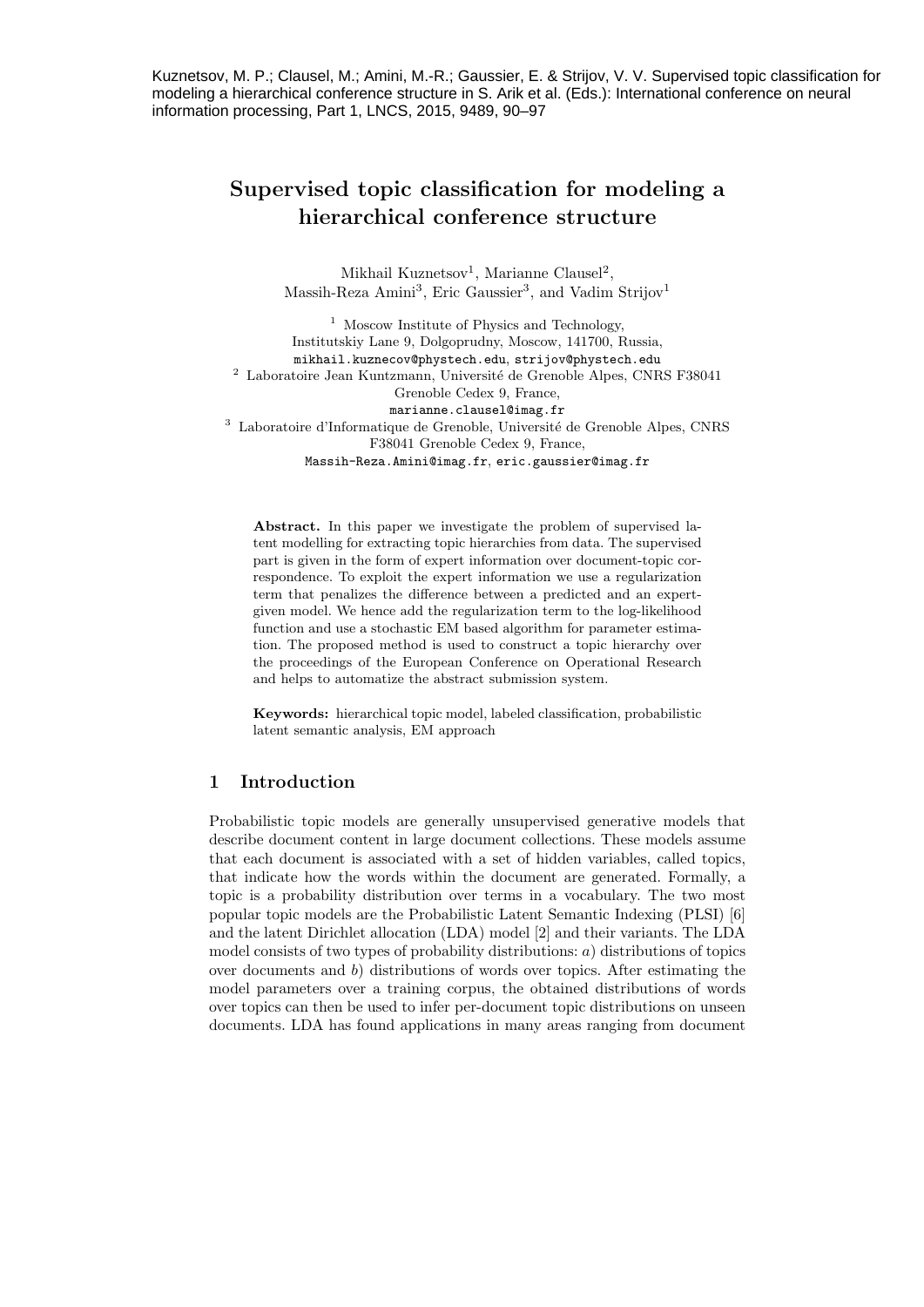clustering, text categorization, ad-hoc information retrieval, to signal analyzes. Several attempts have been made to extent PLSI and LDA to unsupervised hierarchical topic modelling. In [5], Dirichlet processes are used to model different levels of an hierarchy, while in [3] an extension of the PLSI model is proposed by introducing additional probabilities corresponding to different levels of the hierarchy.

In this paper, we address the problem of hierarchical topic modelling using an expert information over the document-topic correspondence in the form of a labeled document collection with a predefined hierarchical-structured topics. The problem is hence to predict a topic model for a new document collection using such past labeled information.

The application that we consider is the construction of an hierarchical topic model for the "European Conference on Operational Research" (EURO) containing over 3000 abstracts. The structure of the conference papers is shown in Figure 1. At the upper level there are 26 main areas, each of which contains about 10 streams. Each stream then contains about 10 sessions, and each session is formed by four abstracts. The main areas correspond to the broad topics of the operational research field like Non-smooth optimization, timetabling, logistics, etc.

Every year the program committee, constituted by groups of experts, constructs by hand such an hierarchy for the submitted papers [7]. Each group is responsible for the organization of a stream or a set of streams. After the abstract submission deadline each group of experts starts to fill a stream with unassigned abstracts and to form sessions within a stream. The practical goal of our re-



Fig. 1. Hierarchical structure of the conference

search is to construct an efficient structure from the supervised expert information of the previous years using the topic modeling methodology. For that, we consider the additive regularization of topic models (ARTM) [9]. In general, this method finds topic-document and word-topic probabilities by optimizing a log-likelihood quality measure with an additional regularization term. Here we propose, a regularizer term that penalizes the difference between the predicted and the expert-given topic models.

Compared to [8], where the prior probabilities are modified with respect to the projections of document-topic vectors on the set of identified topics, here we propose a unified formalism to measure the distance between the hierarchy trees by introducing a set of hyperparameters that describes the hierarchy and summarizes penalizations on different hierarchy levels. The optimization of the regularized likelihood is then carried out using a stochastic version of the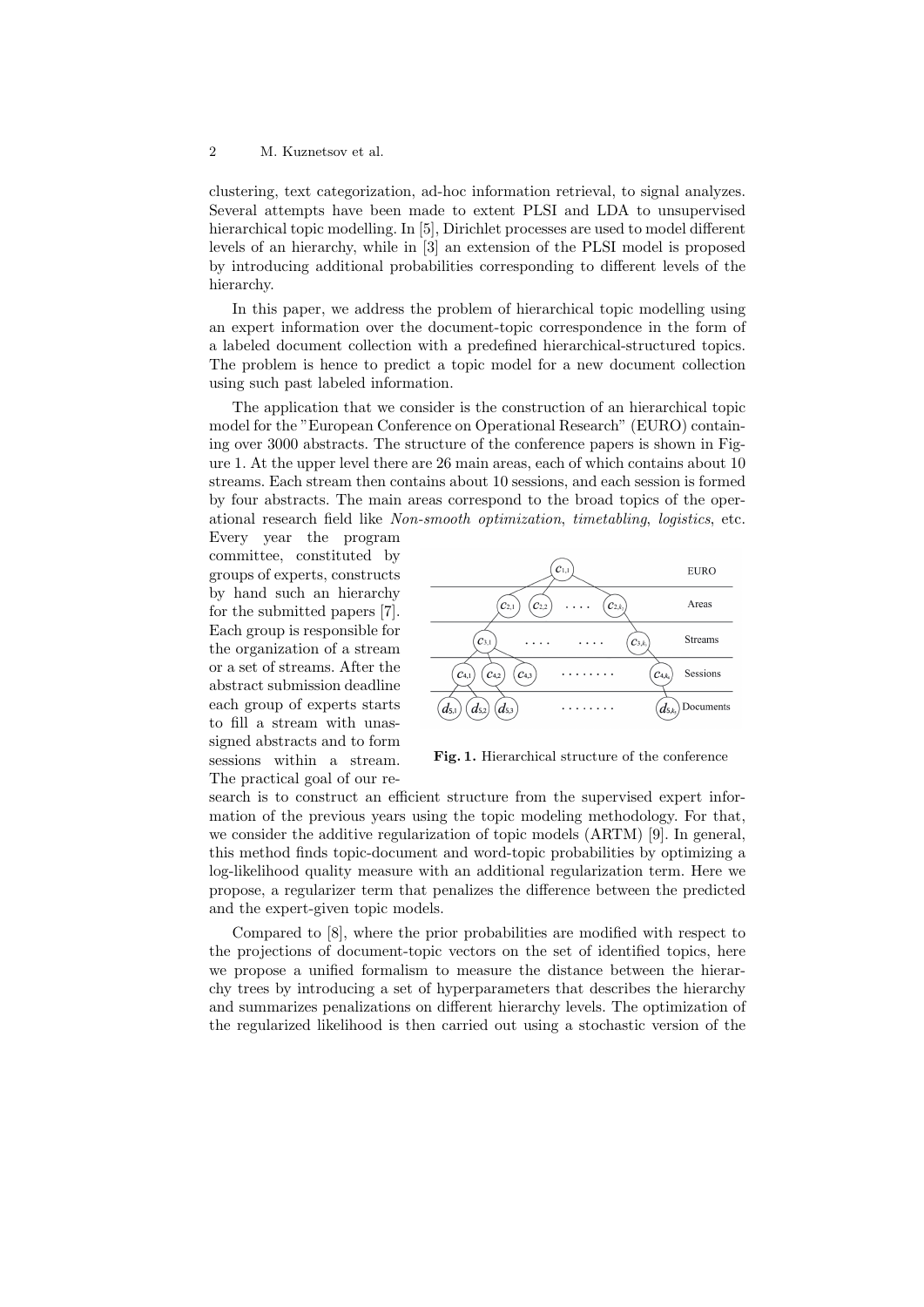Expectation-Maximization algorithm [6, 10]. The algorithm has a modified Mstep that takes into account the regularization term and samples a current topic from the conditional distribution on a given word-document pair.

The structure of the paper is as follows. In Section 2, we present our framework and a Bayesian interpretation of the proposed supervised topic model. Section 3 presents its hierarchy extension and empirical results are shown in Section 4. Finally, in Section 5 we discuss the outcomes of this study and give some pointers to further research.

# 2 Supervised classification, flat case

Let D denote a collection of documents,  $d_i \in D$ , and W denote a vocabulary, a set of terms describing the documents. Let  $T$  denote a set of topics such that each document  $d_i$  may refer to a topic  $t(d_i) \in T$ . Let  $t_1, ..., t_n$  denote an initial expert topic classification of the documents  $d_1, ..., d_n$ . The given sample consists of the document-topic pairs,  $\{d_i, t_i\}_{i=1}^n$ .

To construct a probabilistic model we use conditional independence assumption. The collection D is generated from the distributions  $\theta_{td} = p(t|d)$  and  $\phi_{wt} =$  $p(w|t)$  in the following way:

$$
p(w|d) = \sum_{t \in T} p(t|d)p(w|t).
$$

To estimate the probabilities  $(\theta_{td})_{t\in T, d\in D}$  and  $(\phi_{wt})_{w\in W, t\in T}$ , we consider the PLSI approach [6], where the optimization problem consists in maximizing the log-likelihood  $L(\Phi, \Theta)$  under non-negativity and normalization conditions:

$$
\Phi^*, \Theta^* = \underset{\Phi, \Theta}{\operatorname{argmax}} L(\Phi, \Theta) = \sum_{d \in D} \sum_{w \in d} n_{dw} \ln \sum_{t \in T} \phi_{wt} \theta_{td},
$$
  
u.c.  $\phi_{wt} \ge 0$ ,  $\theta_{td} \ge 0$ , and  $\sum_{w \in W} \phi_{wt} = 1$ ,  $\sum_{t \in T} \theta_{td} = 1$ . (1)

The PLSI model (1) does not take into account the initial topic classification  $t_1, ..., t_n$ , we tackle the problem by introducing the expert-given topic labels using a regularization term  $R(t, \hat{t})$  that measures the similarity between the predicted and the expert-given topic vectors, **t** and  $\hat{\mathbf{t}}$ :

$$
\Phi^*, \Theta^* = \underset{\Phi, \Theta}{\operatorname{argmax}} L(\Phi, \Theta) + \lambda R(\mathbf{t}, \hat{\mathbf{t}}),
$$
  
u.c.  $\phi_{wt} \ge 0$ ,  $\theta_{td} \ge 0$ , and  $\sum_{w \in W} \phi_{wt} = 1$ ,  $\sum_{t \in T} \theta_{td} = 1$ . (2)

Where is  $\lambda$  the regularization parameter.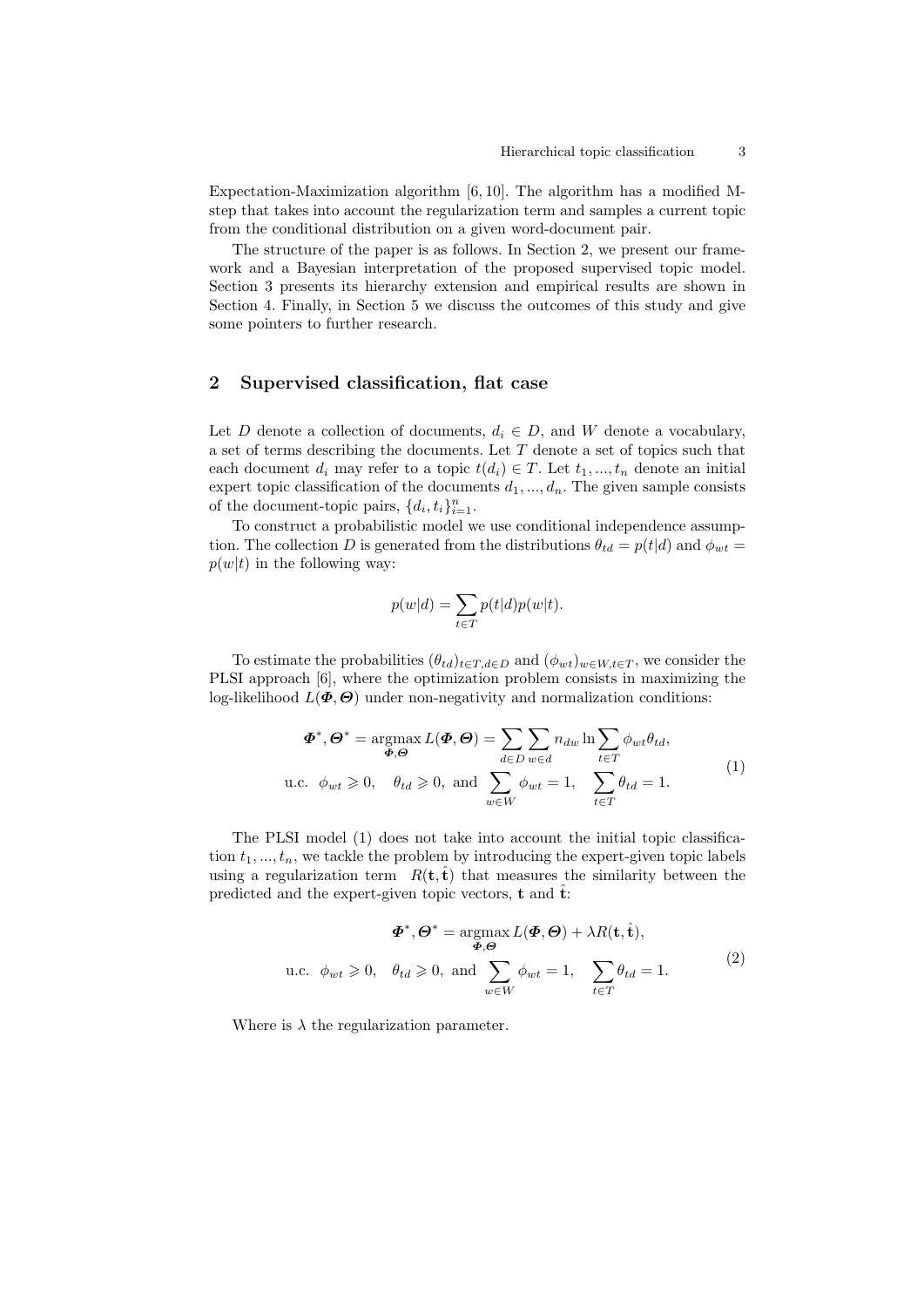#### 4 M. Kuznetsov et al.

Bayesian interpretation of the regularized PLSI. As stated in [4], a penalized approach can be interpreted within the Bayesian framework. According to such an interpretation, the penalized likelihood function corresponds to the a posteriori density whereas the penalty is the density of the prior. The solution of the maximization of the penalized likelihood of the model is then a maximum a posteriori estimate of the parameters of interest. In our setting, adding a regularization to the PLSI model means that we are setting the following prior for the latent variables  $(\theta, \phi)$ 

$$
\pi(\theta, \phi) = C \exp(\lambda R(\phi, \theta)) \tag{3}
$$

where  $C > 0$  is a normalizing constant.

Our corpus can then be assumed to be generated as follows :

- Step 1: Generate the whole set of the topic and of the matrix word–topic  $(\theta, \phi) \sim \pi$  where  $\pi$  is the distribution defined in 3.
- $-$  Step 2: for each document  $d$  and each word of the document
	- Draw the  $n^{th}$  topic  $t_n^w \sim mult(\theta_{td})$
	- Draw the  $n^{th}$  word  $w_n$  with probability  $\phi_{w_n,t_n^w}$ .

Labeled classification. Let  $\mathbf{Z} = ||z_{td}||$  be a document-topic correspondence matrix of size  $D\times T$  such that

$$
z_{td} = \mathbb{1}_{\hat{t}_d = t}.
$$

Where  $1_{\pi}$  is the indicator function, equal to 1 if the predicate  $\pi$  holds and 0 otherwise. We define similarity  $R(t, \hat{t})$  as a matrix norm of difference between matrices  $\Theta$  and Z:

$$
R(\mathbf{t},\hat{\mathbf{t}}) = -\|\boldsymbol{\Theta} - \mathbf{Z}\|_1.
$$

This form of regularization leads us to the following optimization problem:

$$
\Phi^*, \Theta^* = \underset{\Phi, \Theta}{\operatorname{argmax}} \sum_{d \in D} \sum_{w \in d} n_{dw} \ln \sum_{t \in T} \phi_{wt} \theta_{td} + \lambda \left( \sum_{d \in D} \sum_{t \in T} \theta_{td} (2z_{td} - 1) \right),
$$
  

$$
\phi_{wt} \geq 0, \quad \theta_{td} \geq 0, \qquad \sum_{w \in W} \phi_{wt} = 1, \quad \sum_{t \in T} \theta_{td} = 1.
$$
 (4)

Parameter optimization: EM approach. To solve the optimization problem (4) we use the Expectation-Maximization algorithm. To derive the explicit expectation and maximization formulas we use theorem 1 from [9] that gives properties of the local optimum of the general expression of (Eq. 2). Following this result if  $R(t, \hat{t})$  is continuously differentiable then at the local maximum of R we have:

$$
\phi_{wt} \propto \left( n_{wt} + \phi_{wt} \frac{\lambda \partial R}{\partial \phi_{wt}} \right)_+, \quad \theta_{td} \propto \left( n_{td} + \theta_{td} \frac{\lambda \partial R}{\partial \theta_{td}} \right)_+.
$$
 (5)

Note that in our problem the function R depends only of  $\theta_{td}$  variables, therefore we will use only a second equation for  $\theta$ .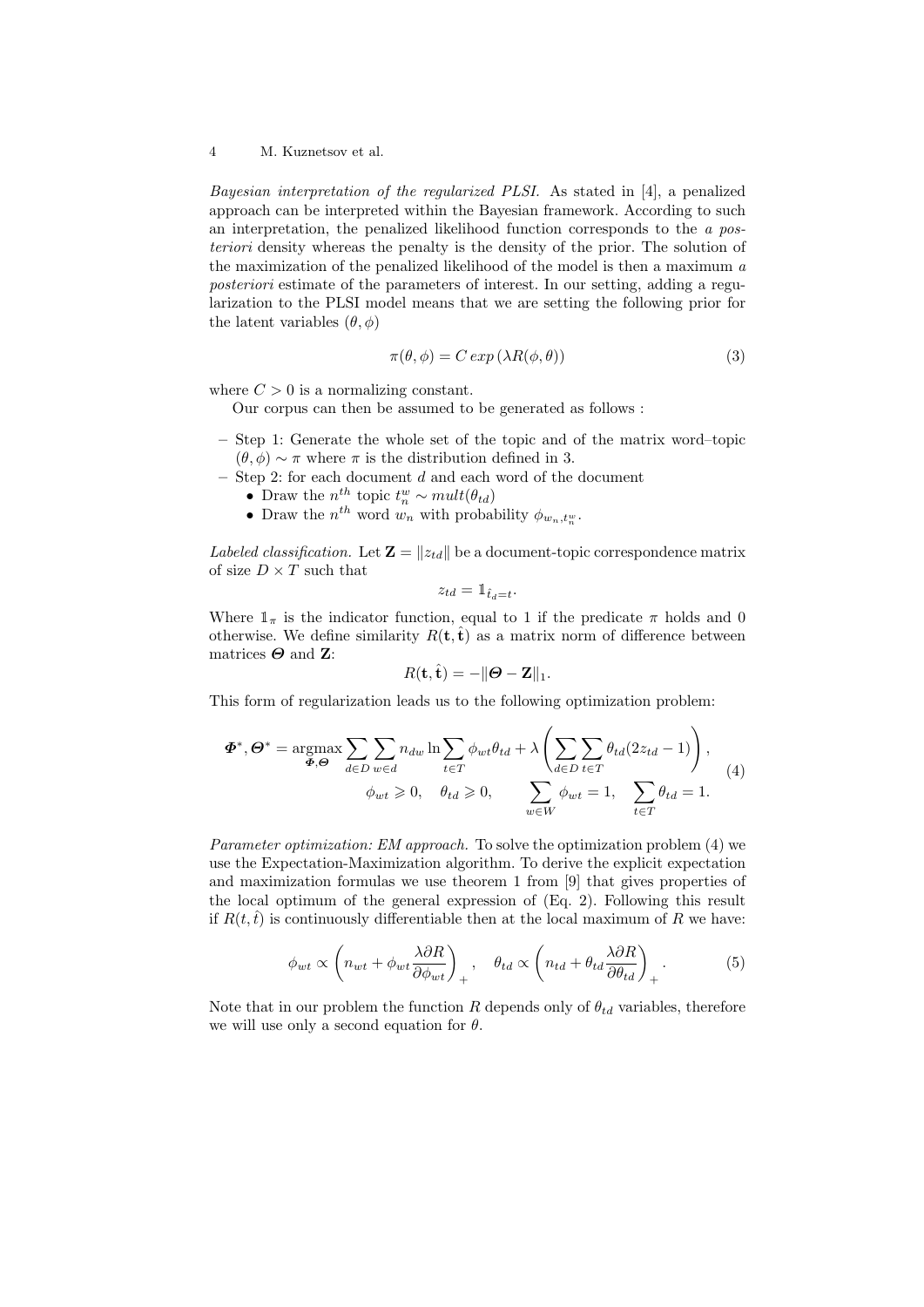,

For the problem (4) we hence obtain the following formula for the M-step:

 $\overline{r}$ 

$$
\theta_{td} = \frac{\eta_{td}}{\sum\limits_{t \in T} \eta_{td}}, \qquad \eta_{td} = \left[ \sum\limits_{w \in d} n_{dw} \frac{\phi_{wt} \theta_{td}}{\sum\limits_{t \in T} \phi_{wt} \theta_{td}} + \lambda \theta_{td} \left( 2 z_{td} - 1 \right) \right]_+ \tag{6}
$$

Stochastic EM. To speed up the proposed EM algorithm we rather use its stochastic version that is similar to the Gibbs sampling method for LDA [2]. The approach consists in sampling a topic t from the estimated distribution  $p(t|d, w)$ , where the distribution of a topic  $t$  given  $w, d$  is given by a formula

$$
p(t|d, w) \propto \left( \frac{\hat{n}_{wt}}{\hat{n}_t} \frac{\hat{n}_{dt} + \lambda \hat{n}_{dt} (2z_{td} - 1)}{n_d + \lambda \sum\limits_{t \in T} \hat{n}_{dt} (2z_{td} - 1)} \right)_{+}
$$

where

$$
\hat{n}_{dt} = \sum_{w \in d} n_{dw} \frac{\phi_{wt} \theta_{td}}{\sum_{t \in T} \phi_{wt} \theta_{td}}, \quad \hat{n}_{wt} = \sum_{d \in D} n_{dw} \frac{\phi_{wt} \theta_{td}}{\sum_{t \in T} \phi_{wt} \theta_{td}}, \quad \hat{n}_t = \sum_{w \in d} \hat{n}_{wt}.
$$

## 3 Topics hierarchy

We extend the model by taking into account the expert-given hierarchy defined on the set of topics. To model the hierarchical structure we introduce the following notations. Let us denote by  $T = T = T_0 \sqcup ... \sqcup T_L$  a set of topics, or a set of vertices of a hierarchical tree, where the sets  $T_0, ..., T_L$  denote disjoint sets of topics at different levels of hierarchy. For further reading we consider a two-level hierarchical structure. However, the proposed method can be used for any number of levels.

For further convenience we introduce parent  $p(t)$  and children  $s(t)$  operators defined as follows:

$$
p(t) \in T_{l-1}
$$
 for  $t \in T_l$ ,  $l = 1, ..., L$ ,  
\n $s(t) \subset T_{l+1}$  for  $t \in T_l$ ,  $l = 0, ..., L - 1$ .

To define the loss function  $R(t, \hat{t})$  between topics we propose to measure a summary loss over the hierarchy levels:

$$
R(t,\hat{t}) = \sum_{l=0}^{L-1} r(p^{l}(t), p^{l}(\hat{t})).
$$

Here the vertex t belongs to the lowest level of hierarchy,  $t \in T_L$ , and  $p^l(t)$  is the  $l$ -th predecessor of the vertex  $t$ .

To measure the value of single loss  $r(t_i, \hat{t_i})$  on a document  $d_i$  we expand (Eq. 4) to the different hierarchy levels:

$$
r(t,\hat{t})=|\mathbbm{1}_{\hat{t}=t}-\theta_{td}^{\prime}|,
$$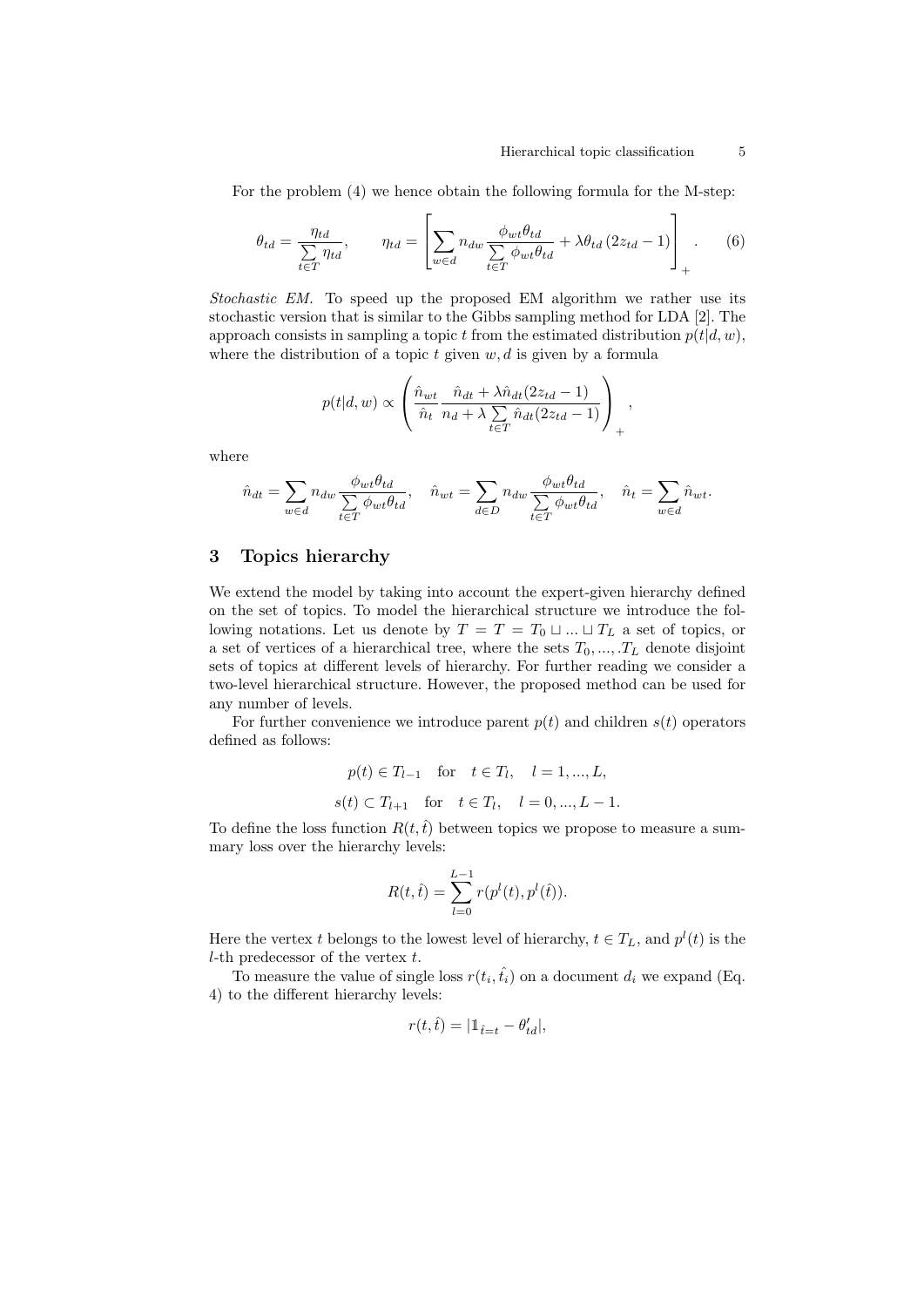### 6 M. Kuznetsov et al.

where  $\theta'_{td}$  is defined for an arbitrary hierarchy level as follows:

$$
\theta_{td}' = \begin{cases} \theta_{td}, & t \in T_l, \\ \frac{1}{\#s(t)} \sum_{s \in s(t)} \theta_{sd}', & \text{otherwise.} \end{cases}
$$

According to the introduced hierarchy addition we obtain the following modification of the M-step formula (6):

$$
\eta_{td} = \left[ \sum_{w \in d} n_{dw} \frac{\phi_{wt} \theta_{td}}{\sum\limits_{t \in T} \phi_{wt} \theta_{td}} + \lambda_1 \theta_{td} \left( 2z_{td} - 1 \right) + \lambda_2 \theta'_{p(t)d} \left( 2z_{p(t)d} - 1 \right) \right]_+ . \tag{7}
$$

# 4 Empirical results

We use the proposed method to construct a topic model for the European Conference on Operational Research. We use the collection of abstracts for the 2012 year. Each abstract contains less than 600 symbols, the collection contains 1342 abstracts, and vocabulary contains 1675 words after preprocessing. The preprocessing stage includes removing stop words and lemmatization. Together with the collection we used an initial expert-given conference structure as described in introduction [1].

To show the hierarchical results we first need to choose the hyperparameters  $\lambda_1$  and  $\lambda_2$  (Eq. 7). To do this we perform the following steps.



Fig. 2. Hierarchical model matching rates for different regularization values

1. Estimate model parameters for different sets of parameters  $\lambda_1, \lambda_2$ . We took about 100 different parameter sets from the range  $\lambda_1, \lambda_2 \in [0, 1]$ .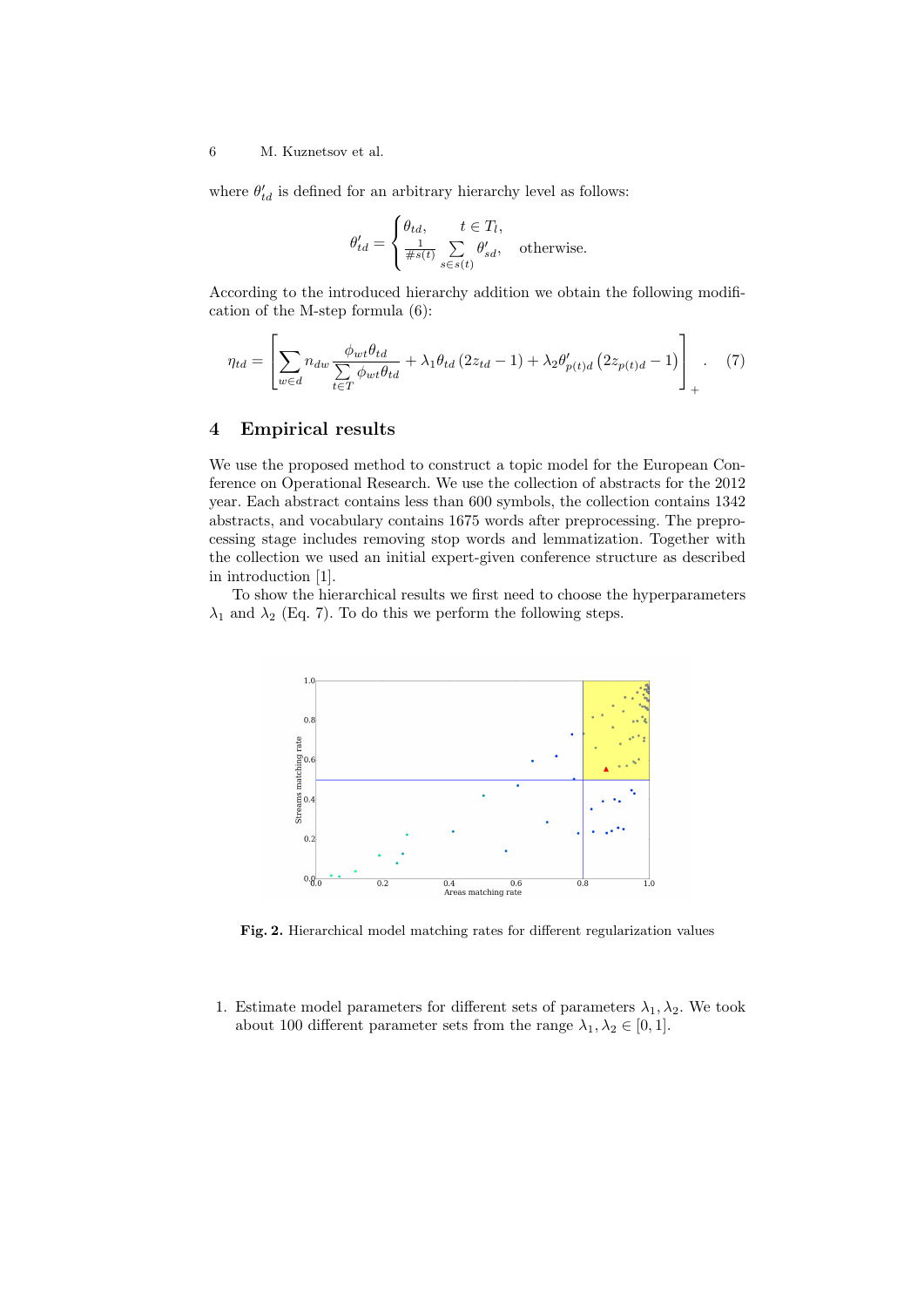- 2. For each set of parameters we obtain three values measuring the quality of a hierarchical model: 1) the normalized number of documents matched with the expert model within the areas  $na \in [0,1], 2$  the same for the streams,  $ns \in [0, 1], 3$  the value of perplexity.
- 3. We chose those regularization values  $\lambda_1, \lambda_2$  that minimize the perplexity for the values  $na > 0.8$ ,  $ns > 0.5$ .

Figure 2 illustrates the mentioned steps.  $x$ - and  $y$ -axis correspond to the values na and ns, respectively. Each point corresponds to the different set of parameters  $\lambda_1, \lambda_2$ . The color of each point indicates the values of perplexity: the darker the color, the higher the perplexity. The optimal point (of minimum perplexity with  $na > 0.8$  and  $ns > 0.5$ ) indicated by the triangle. The regularization values for this point are  $\lambda_1 = 0.15$ ,  $\lambda_2 = 0.2$ .



Fig. 3. Conference hierarchy matching

Figure 3 shows matching of hierarchical model for the EURO conference. Each block corresponds to the main area such that the height of each block indicates total number of documents belonging to the corresponding area due to the expert-given model. Each block consists of the subblocks corresponding to the streams; the length of the subblock indicates the size of the stream. The color of each subblock indicates rate of documents ns matched with the expert-given model: the more white is subblock, the better is the matching (*ns* is closer to